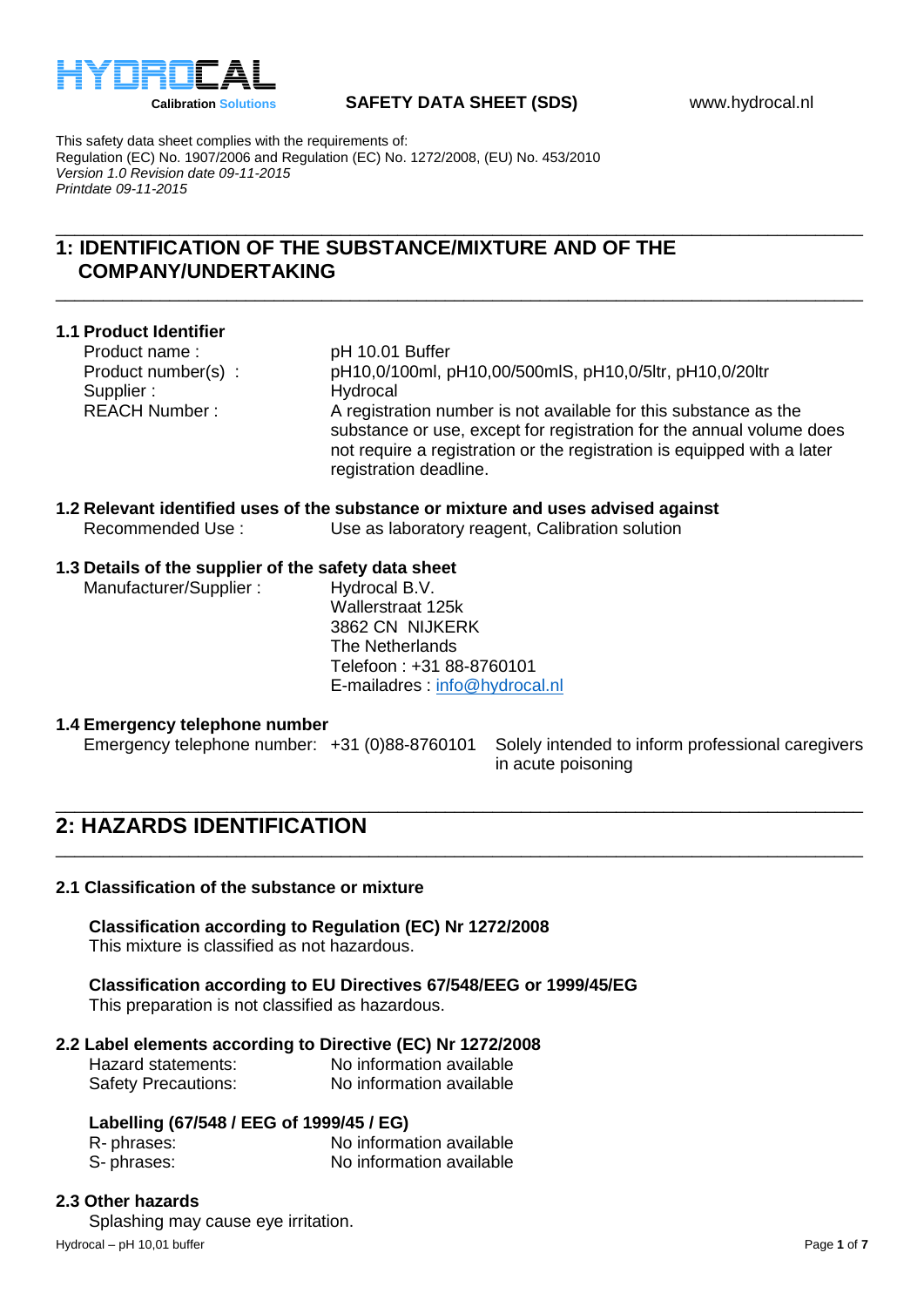

\_\_\_\_\_\_\_\_\_\_\_\_\_\_\_\_\_\_\_\_\_\_\_\_\_\_\_\_\_\_\_\_\_\_\_\_\_\_\_\_\_\_\_\_\_\_\_\_\_\_\_\_\_\_\_\_\_\_\_\_\_\_\_\_\_\_\_\_\_\_\_\_\_\_\_\_\_\_\_\_\_\_\_\_

\_\_\_\_\_\_\_\_\_\_\_\_\_\_\_\_\_\_\_\_\_\_\_\_\_\_\_\_\_\_\_\_\_\_\_\_\_\_\_\_\_\_\_\_\_\_\_\_\_\_\_\_\_\_\_\_\_\_\_\_\_\_\_\_\_\_\_\_\_\_\_\_\_\_\_\_\_\_\_\_\_\_\_\_\_

# **3: COMPOSITION/INFORMATION ON INGREDIENTS**

### **3.1 Substances**

No information available

## **3.2 Mixtures**

| Component          | EC-No.    | CAS-No.   | Weight %     | <b>DSD</b><br>$Classification -$<br>67/548/EEC | CLP Classification -<br>Regulation (EC No.<br>1272/2008 |
|--------------------|-----------|-----------|--------------|------------------------------------------------|---------------------------------------------------------|
| Water              | 23-791-2  | 7732-18-5 | $90 - 100\%$ | ۰                                              |                                                         |
| Sodium Carbonate   | 207-838-8 | 497-19-8  | $0 - 10%$    | Xi: R36                                        | Eye Irrit. Cat. 2 (H319)                                |
| Sodium Bicarbonate | 205-633-8 | 144-55-8  | $0 - 10%$    | $\sim$                                         |                                                         |
| Methylparaben      | 202-785-7 | 99-76-3   | $0 - 10\%$   |                                                |                                                         |
| FD & C Blue #1     | 223-339-8 | 3844-45-9 | $0 - 10%$    | $\overline{\phantom{0}}$                       |                                                         |

\_\_\_\_\_\_\_\_\_\_\_\_\_\_\_\_\_\_\_\_\_\_\_\_\_\_\_\_\_\_\_\_\_\_\_\_\_\_\_\_\_\_\_\_\_\_\_\_\_\_\_\_\_\_\_\_\_\_\_\_\_\_\_\_\_\_\_\_\_\_\_\_\_\_\_\_\_\_\_\_\_\_\_\_\_

\_\_\_\_\_\_\_\_\_\_\_\_\_\_\_\_\_\_\_\_\_\_\_\_\_\_\_\_\_\_\_\_\_\_\_\_\_\_\_\_\_\_\_\_\_\_\_\_\_\_\_\_\_\_\_\_\_\_\_\_\_\_\_\_\_\_\_\_\_\_\_\_\_\_\_\_\_\_\_\_\_\_\_\_\_

# **4: FIRST AID MEASURES**

## **4.1 Description of first aid measures**

| <b>General Advice:</b> | Use first aid treatment according to the nature of the injury. For further<br>assistance, contact your local Poison Control Center. Show this safety<br>data sheet to the doctor in attendance. |
|------------------------|-------------------------------------------------------------------------------------------------------------------------------------------------------------------------------------------------|
| Inhalation:            | Move to fresh air. If symptoms persist, obtain medical attention.                                                                                                                               |
| <b>Skin Contact:</b>   | Wash off immediately with soap and plenty of water while removing all<br>contaminated clothes and shoes. If symptoms persist, call a physician.                                                 |
| <b>Eye Contact:</b>    | In case of eye contact, rinse immediately with plenty of water for at<br>least 15 minutes. If symptoms persist, obtain medical attention.                                                       |
| Ingestion:             | Clean mouth with water and drink afterwards plenty of water. Do not<br>induce vomiting. If symptoms persist, call a physician or Poison Control<br>Center immediately.                          |

# **4.2 Most important symptoms and effects, both acute and delayed**

No information available.

#### **4.3 Indication of any immediate medical attention and special treatment needed** No information available.

# **5: FIREFIGHTING MEASURES**

## **5.1 Extinguishing media**

Use extinguishing measures that are appropriate to local circumstances and the surrounding environment.

\_\_\_\_\_\_\_\_\_\_\_\_\_\_\_\_\_\_\_\_\_\_\_\_\_\_\_\_\_\_\_\_\_\_\_\_\_\_\_\_\_\_\_\_\_\_\_\_\_\_\_\_\_\_\_\_\_\_\_\_\_\_\_\_\_\_\_\_\_\_\_\_\_\_\_\_\_\_\_\_\_\_\_\_\_

\_\_\_\_\_\_\_\_\_\_\_\_\_\_\_\_\_\_\_\_\_\_\_\_\_\_\_\_\_\_\_\_\_\_\_\_\_\_\_\_\_\_\_\_\_\_\_\_\_\_\_\_\_\_\_\_\_\_\_\_\_\_\_\_\_\_\_\_\_\_\_\_\_\_\_\_\_\_\_\_\_\_\_\_\_

## **5.2 Special hazards arising from the substance or mixture**

Thermal decomposition can lead to release of irritating gases and vapors.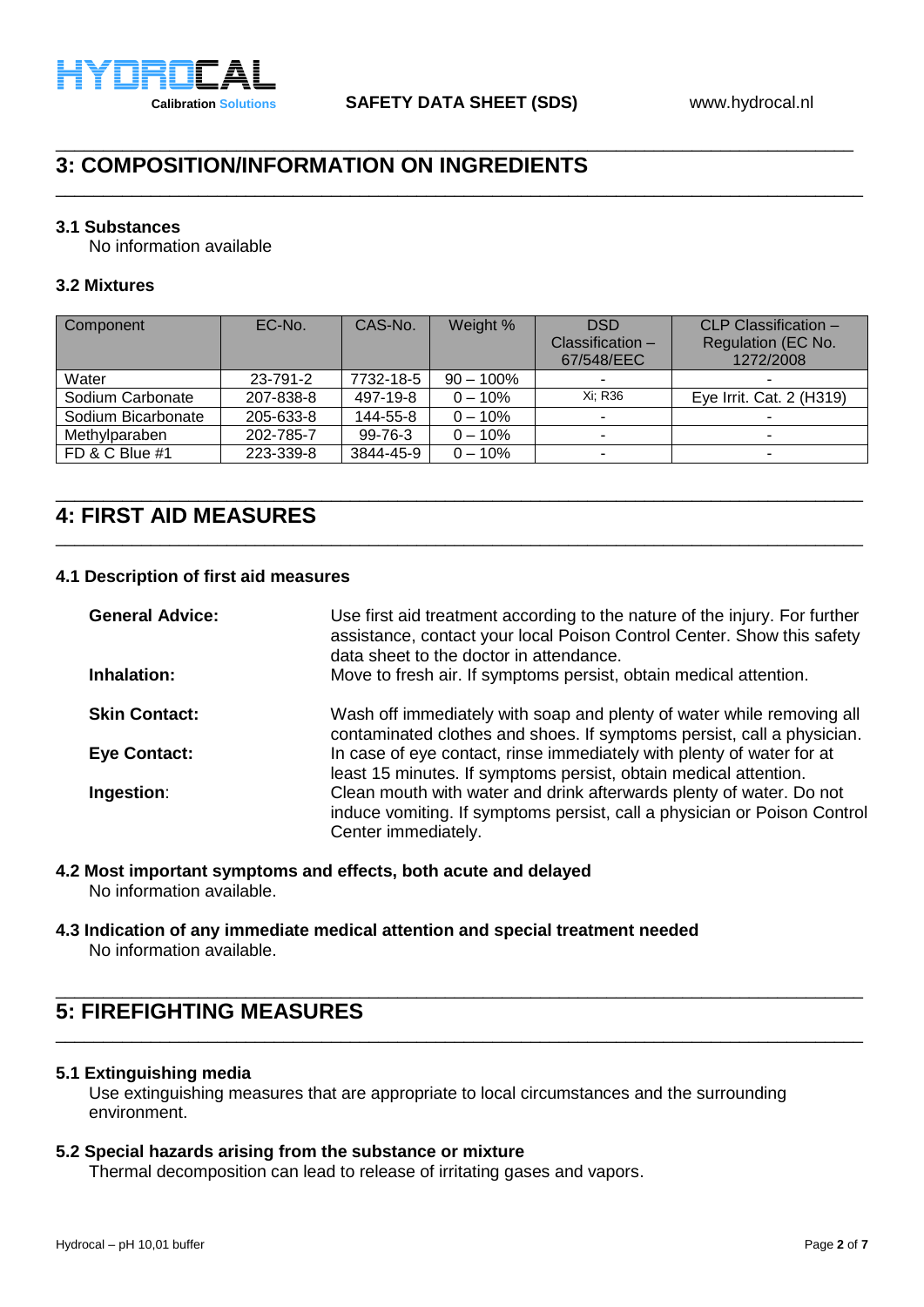

## **5.3 Advice for firefighters**

As in any fire, wear self-contained breathing apparatus pressure-demand and full protective gear.

\_\_\_\_\_\_\_\_\_\_\_\_\_\_\_\_\_\_\_\_\_\_\_\_\_\_\_\_\_\_\_\_\_\_\_\_\_\_\_\_\_\_\_\_\_\_\_\_\_\_\_\_\_\_\_\_\_\_\_\_\_\_\_\_\_\_\_\_\_\_\_\_\_\_\_\_\_\_\_\_\_\_\_\_\_

## \_\_\_\_\_\_\_\_\_\_\_\_\_\_\_\_\_\_\_\_\_\_\_\_\_\_\_\_\_\_\_\_\_\_\_\_\_\_\_\_\_\_\_\_\_\_\_\_\_\_\_\_\_\_\_\_\_\_\_\_\_\_\_\_\_\_\_\_\_\_\_\_\_\_\_\_\_\_\_\_\_\_\_\_\_ **6: ACCIDENTAL RELEASE MEASURES**

#### **6.1 Personal precautions, protective equipment and emergency procedures** Use personal protective equipment. Evacuate personnel to safe areas.

### **6.2 Environmental precautions**

Beware of vapors accumulating to form explosive concentrations. Vapors can accumulate in low areas.

#### **6.3 Methods and material for containment and cleaning up**

Soak up with inert absorbent material. Pick up and transfer to properly labeled containers. Prevent further leakage or spillage if safe to do so.

\_\_\_\_\_\_\_\_\_\_\_\_\_\_\_\_\_\_\_\_\_\_\_\_\_\_\_\_\_\_\_\_\_\_\_\_\_\_\_\_\_\_\_\_\_\_\_\_\_\_\_\_\_\_\_\_\_\_\_\_\_\_\_\_\_\_\_\_\_\_\_\_\_\_\_\_\_\_\_\_\_\_\_\_\_

\_\_\_\_\_\_\_\_\_\_\_\_\_\_\_\_\_\_\_\_\_\_\_\_\_\_\_\_\_\_\_\_\_\_\_\_\_\_\_\_\_\_\_\_\_\_\_\_\_\_\_\_\_\_\_\_\_\_\_\_\_\_\_\_\_\_\_\_\_\_\_\_\_\_\_\_\_\_\_\_\_\_\_\_\_

#### **6.4 Reference to Other Sections**

For additional waste treatment information, see section 13.

## **7: HANDLING AND STORAGE**

#### **7.1 Precautions for safe handling**

To avoid risks to human health and the environment, comply with the instructions for use. Wear personal protective equipment. Avoid breathing dust/fume/gas/mist/vapours/spray. Ensure adequate ventilation, especially in confined areas.

#### **7.2 Conditions for safe storage, including any incompatibilities**

Keep container tightly closed in a dry and well-ventilated place. Store at room temperature in the original container. Keep away from direct sunlight.

\_\_\_\_\_\_\_\_\_\_\_\_\_\_\_\_\_\_\_\_\_\_\_\_\_\_\_\_\_\_\_\_\_\_\_\_\_\_\_\_\_\_\_\_\_\_\_\_\_\_\_\_\_\_\_\_\_\_\_\_\_\_\_\_\_\_\_\_\_\_\_\_\_\_\_\_\_\_\_\_\_\_\_\_\_

\_\_\_\_\_\_\_\_\_\_\_\_\_\_\_\_\_\_\_\_\_\_\_\_\_\_\_\_\_\_\_\_\_\_\_\_\_\_\_\_\_\_\_\_\_\_\_\_\_\_\_\_\_\_\_\_\_\_\_\_\_\_\_\_\_\_\_\_\_\_\_\_\_\_\_\_\_\_\_\_\_\_\_\_\_

### **7.3 Specific end use(s)**

Some of the applications mentioned in section 1.2 No other applications have been agreed

## **8: EXPOSURE CONTROLS/PERSONAL PROTECTION**

#### **8.1 Control parameters**

#### **Components with workplace control parameters**

The product contains no substances with occupational exposure limit values.

### **8.2 Exposure controls**

#### **Engineering Measures**

Use in accordance with current rules and practices with regard to industrial hygiene and safety. Wash hands before breaks and at the end of the working day.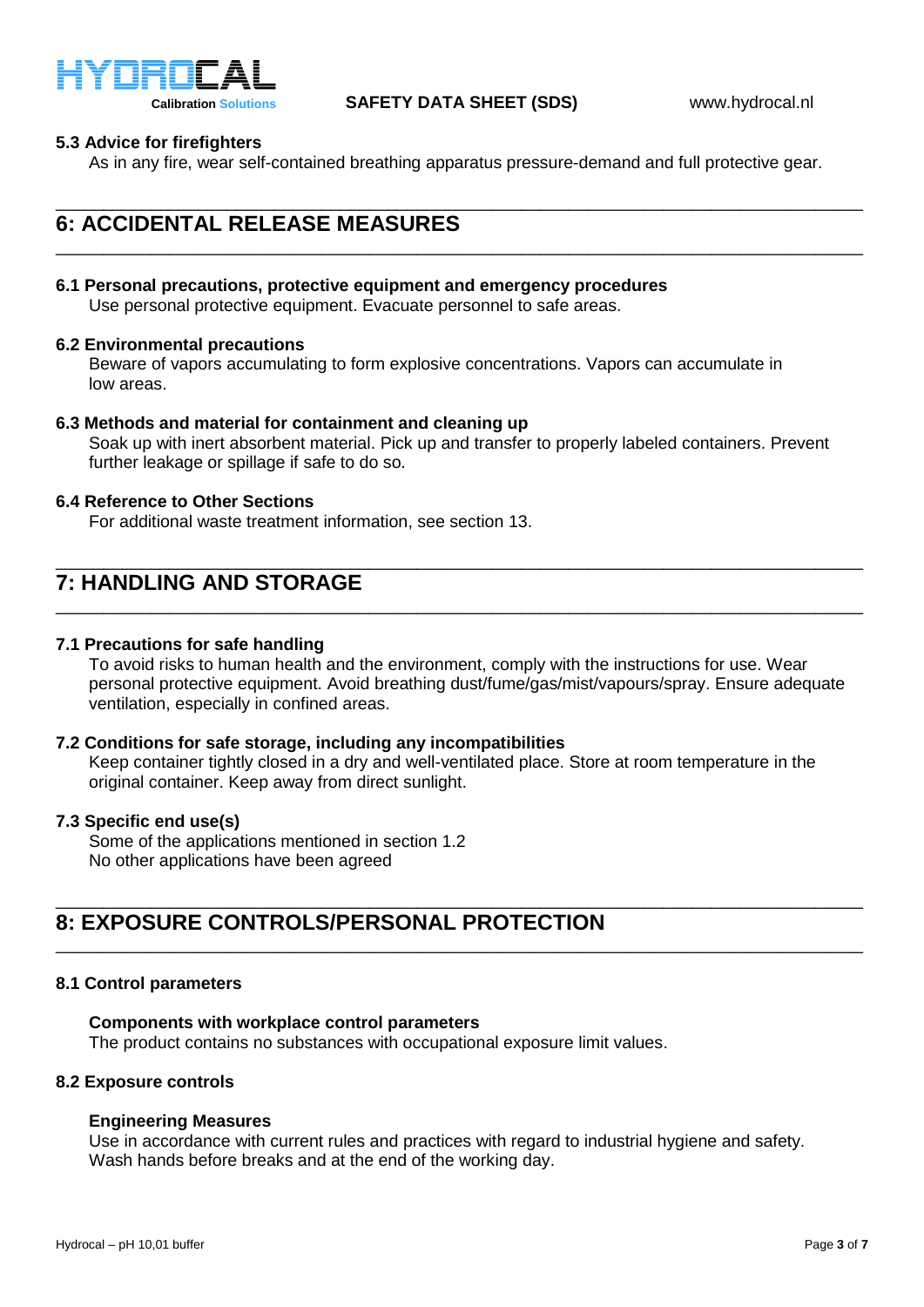

## **Personal protective equipment**

## **Eye/face Protection**

Face protection and safety glasses. Use facial and / or eye protection tested and approved by official institutions such as NIOSH (US) or EN 166 (EU).

### **Skin and body protection**

Handle with gloves. Inspect gloves prior to use. Pull gloves neatly out without touching the outside with bare hands. Dispose gloves immediately according to the applicable laboratory regulations. Wash and dry hands. The selected protective gloves have to satisfy the specifications of EU Directive 89/686 / EEC and the standard EN 374 derived from it. Full contact material: Nitrile rubber Minimum layer thickness: 0.11 mm Breakthrough time: 480 min.

\_\_\_\_\_\_\_\_\_\_\_\_\_\_\_\_\_\_\_\_\_\_\_\_\_\_\_\_\_\_\_\_\_\_\_\_\_\_\_\_\_\_\_\_\_\_\_\_\_\_\_\_\_\_\_\_\_\_\_\_\_\_\_\_\_\_\_\_\_\_\_\_\_\_\_\_\_\_\_\_\_\_\_\_\_

\_\_\_\_\_\_\_\_\_\_\_\_\_\_\_\_\_\_\_\_\_\_\_\_\_\_\_\_\_\_\_\_\_\_\_\_\_\_\_\_\_\_\_\_\_\_\_\_\_\_\_\_\_\_\_\_\_\_\_\_\_\_\_\_\_\_\_\_\_\_\_\_\_\_\_\_\_\_\_\_\_\_\_\_\_

### **Respiratory Protection**

Provide adequate ventilation.

## **Environmental exposure controls**

Prevent product from entering drains.

## **9: PHYSICAL AND CHEMICAL PROPERTIES**

## **9.1 Information on basic physical and chemical properties**

|              | a) Appearance:                                 | <b>Bleu liquid</b>                 |             |
|--------------|------------------------------------------------|------------------------------------|-------------|
|              | b) Odor:                                       | None                               |             |
|              | c) Odor Threshold:                             | No information available           |             |
|              | $d)$ pH:                                       | at 20°C pH 10.0                    |             |
|              | e) Melting point/freezing point:               | No information available           |             |
| f)           | <b>Boiling Point/Range:</b>                    | at approx. 100°C                   |             |
|              | g) Flash Point:                                | No information available           |             |
|              | h) Evaporation Rate:                           | No information available           |             |
| i)           | Flammability (solid, gas)                      | No information available           |             |
| i)           | Flammability Limit in Air:                     | No information available           |             |
|              | k) Vapor pressure:                             | No information available           |             |
| $\mathsf{I}$ | Vapor Density:                                 | No information available           |             |
|              | m) Specific Gravity:                           | at $20^{\circ}$ C approx. 1.0 g/ml |             |
|              | n) Water Solubility:                           | Soluble                            |             |
|              | o) Partition coefficient<br>n-octanol / water: | No information available           |             |
|              | p) Autoignition Temperature:                   | No information available           |             |
|              | q) Decomposition Temperature:                  | No information available           |             |
|              | r) Viscosity                                   | No information available           |             |
|              | Hydrocal - pH 10,01 buffer                     |                                    | Page 4 of 7 |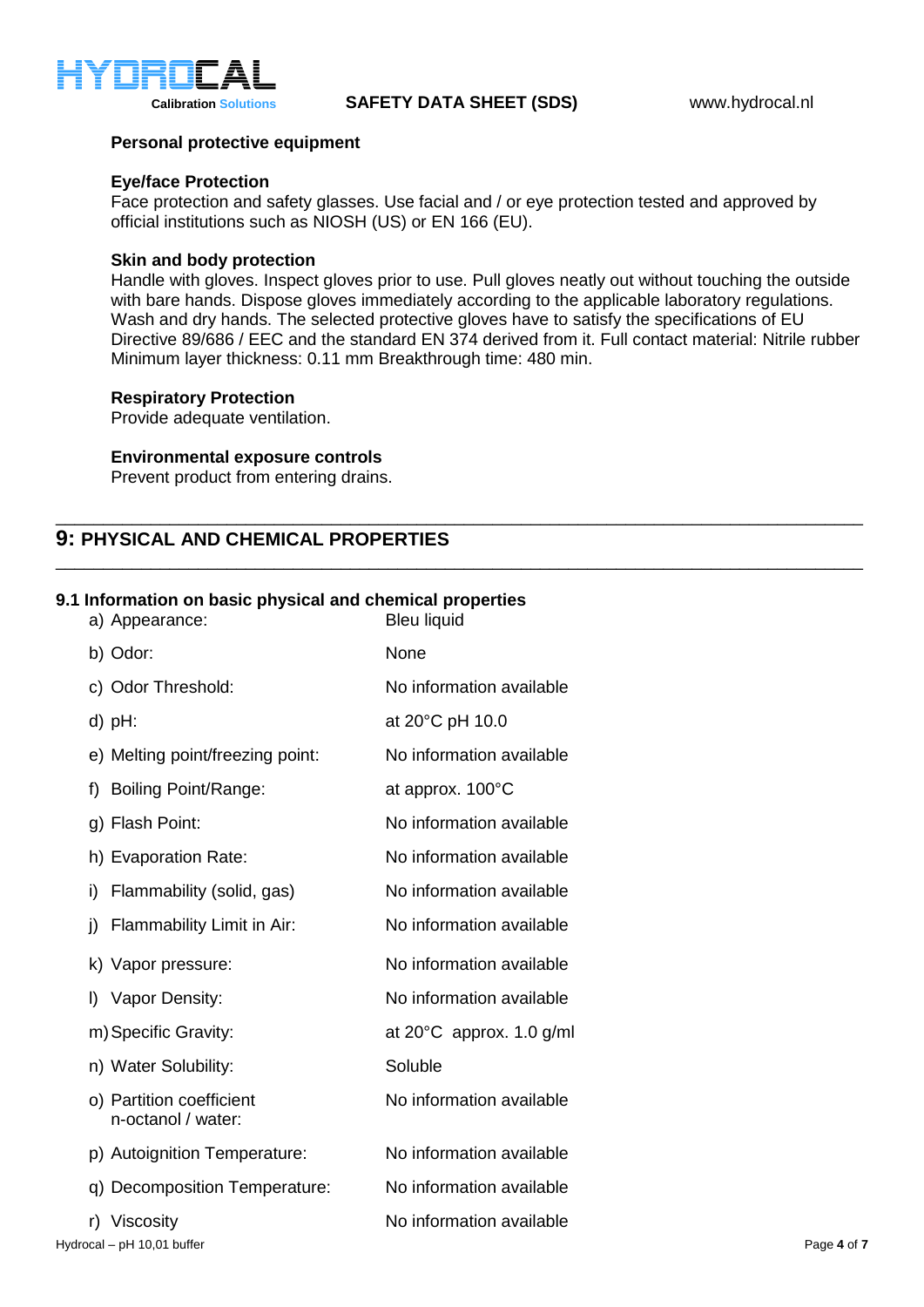

## **Calibration Solutions SAFETY DATA SHEET (SDS)** www.hydrocal.nl

\_\_\_\_\_\_\_\_\_\_\_\_\_\_\_\_\_\_\_\_\_\_\_\_\_\_\_\_\_\_\_\_\_\_\_\_\_\_\_\_\_\_\_\_\_\_\_\_\_\_\_\_\_\_\_\_\_\_\_\_\_\_\_\_\_\_\_\_\_\_\_\_\_\_\_\_\_\_\_\_\_\_\_\_\_

\_\_\_\_\_\_\_\_\_\_\_\_\_\_\_\_\_\_\_\_\_\_\_\_\_\_\_\_\_\_\_\_\_\_\_\_\_\_\_\_\_\_\_\_\_\_\_\_\_\_\_\_\_\_\_\_\_\_\_\_\_\_\_\_\_\_\_\_\_\_\_\_\_\_\_\_\_\_\_\_\_\_\_\_\_

\_\_\_\_\_\_\_\_\_\_\_\_\_\_\_\_\_\_\_\_\_\_\_\_\_\_\_\_\_\_\_\_\_\_\_\_\_\_\_\_\_\_\_\_\_\_\_\_\_\_\_\_\_\_\_\_\_\_\_\_\_\_\_\_\_\_\_\_\_\_\_\_\_\_\_\_\_\_\_\_\_\_\_\_\_

\_\_\_\_\_\_\_\_\_\_\_\_\_\_\_\_\_\_\_\_\_\_\_\_\_\_\_\_\_\_\_\_\_\_\_\_\_\_\_\_\_\_\_\_\_\_\_\_\_\_\_\_\_\_\_\_\_\_\_\_\_\_\_\_\_\_\_\_\_\_\_\_\_\_\_\_\_\_\_\_\_\_\_\_\_

- s) Explosive Properties: No information available
- t) Oxidizing Properties: No information available
- **9.2 Other safety information**

No information available

## **10: STABILITY AND REACTIVITY**

#### **10.1 Reactivity**

No information available

### **10.2 Chemical stability**

Stable under normal conditions.

**10.3 Possibility of hazardous reactions** None under normal processing

### **10.4 Conditions to avoid**

Extremes of temperature and direct sunlight.

**10.5 Incompatible materials**

**Metals** 

#### **10.6 Hazardous decomposition products**

Thermal decomposition can lead to release of irritating gases and vapors.

## **11: TOXICOLOGICAL INFORMATION**

### **11.1 Information on toxicological effects**

| <b>Acute Toxicity:</b>             | No information available |
|------------------------------------|--------------------------|
| <b>Skin Corrosion/Irritation:</b>  | No information available |
| Serious eye damage/eye irritation: | No information available |
| Sensitization:                     | No information available |
| <b>Carcinogenic effects:</b>       | No information available |
| <b>Mutagenic Effects:</b>          | No information available |
| <b>STOT - single exposure</b>      | No information available |
| <b>STOT - repeated exposure</b>    | No information available |
| <b>Aspiration hazard</b>           | No information available |
| <b>Additional Information:</b>     | No information available |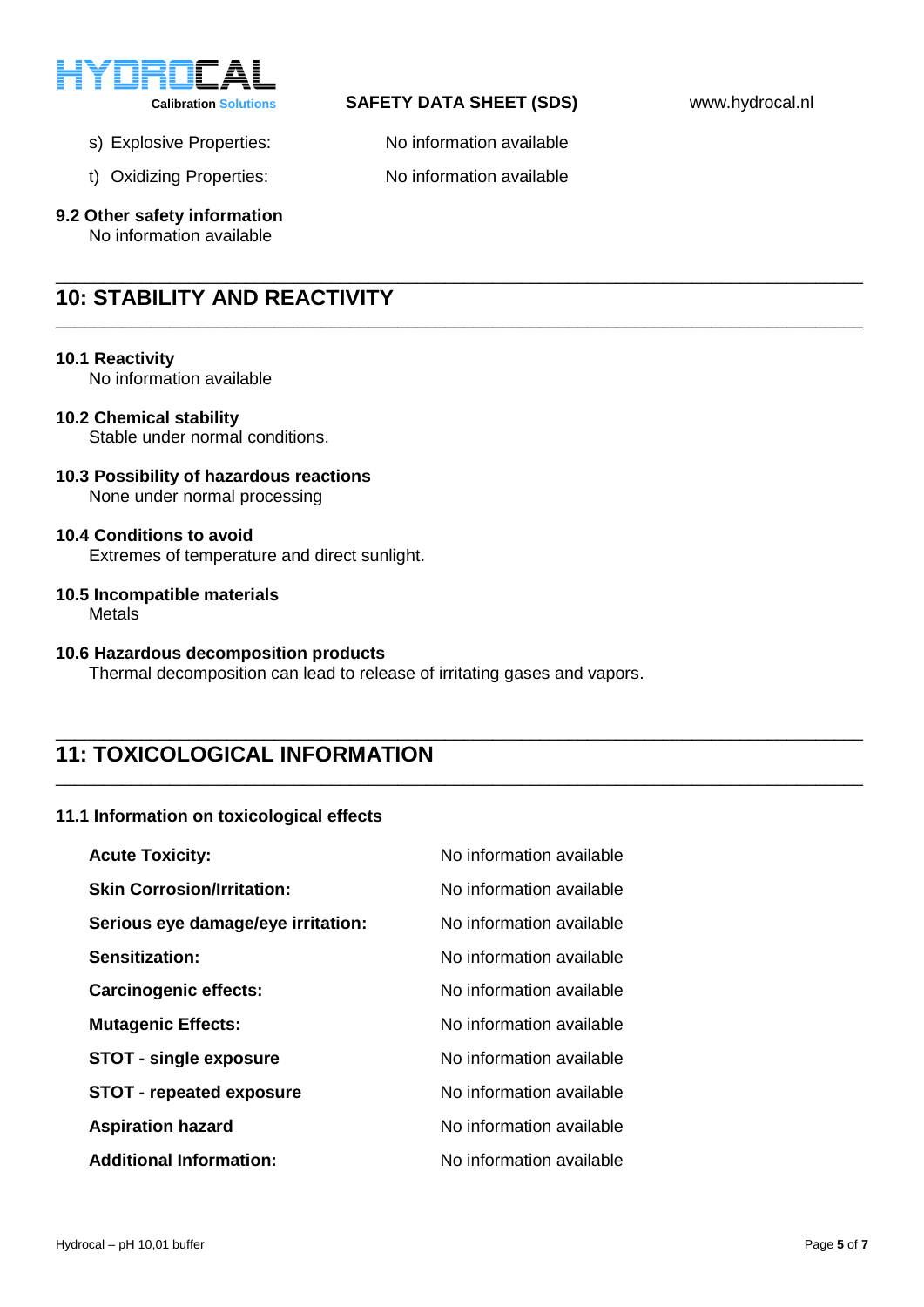

\_\_\_\_\_\_\_\_\_\_\_\_\_\_\_\_\_\_\_\_\_\_\_\_\_\_\_\_\_\_\_\_\_\_\_\_\_\_\_\_\_\_\_\_\_\_\_\_\_\_\_\_\_\_\_\_\_\_\_\_\_\_\_\_\_\_\_\_\_\_\_\_\_\_\_\_\_\_\_\_\_\_\_\_\_

\_\_\_\_\_\_\_\_\_\_\_\_\_\_\_\_\_\_\_\_\_\_\_\_\_\_\_\_\_\_\_\_\_\_\_\_\_\_\_\_\_\_\_\_\_\_\_\_\_\_\_\_\_\_\_\_\_\_\_\_\_\_\_\_\_\_\_\_\_\_\_\_\_\_\_\_\_\_\_\_\_\_\_\_\_

# **12: ECOLOGICAL INFORMATION**

### **12.1 Toxicity**

No information available

- **12.2 Persistence and degradability** No information available
- **12.3 Bioaccumulative potential** No information available
- **12.4 Mobility in soil**

No information available

**12.5 Results of PBT and vPvB assessment**

No information available

## **12.6 Other adverse effects**

No information available

## **13: DISPOSAL CONSIDERATIONS**

#### **13.1 Waste treatment methods**

#### **Product**

Disposal should be in accordance with applicable regional, national and local laws and regulations.

\_\_\_\_\_\_\_\_\_\_\_\_\_\_\_\_\_\_\_\_\_\_\_\_\_\_\_\_\_\_\_\_\_\_\_\_\_\_\_\_\_\_\_\_\_\_\_\_\_\_\_\_\_\_\_\_\_\_\_\_\_\_\_\_\_\_\_\_\_\_\_\_\_\_\_\_\_\_\_\_\_\_\_\_\_

\_\_\_\_\_\_\_\_\_\_\_\_\_\_\_\_\_\_\_\_\_\_\_\_\_\_\_\_\_\_\_\_\_\_\_\_\_\_\_\_\_\_\_\_\_\_\_\_\_\_\_\_\_\_\_\_\_\_\_\_\_\_\_\_\_\_\_\_\_\_\_\_\_\_\_\_\_\_\_\_\_\_\_\_\_

\_\_\_\_\_\_\_\_\_\_\_\_\_\_\_\_\_\_\_\_\_\_\_\_\_\_\_\_\_\_\_\_\_\_\_\_\_\_\_\_\_\_\_\_\_\_\_\_\_\_\_\_\_\_\_\_\_\_\_\_\_\_\_\_\_\_\_\_\_\_\_\_\_\_\_\_\_\_\_\_\_\_\_\_\_

\_\_\_\_\_\_\_\_\_\_\_\_\_\_\_\_\_\_\_\_\_\_\_\_\_\_\_\_\_\_\_\_\_\_\_\_\_\_\_\_\_\_\_\_\_\_\_\_\_\_\_\_\_\_\_\_\_\_\_\_\_\_\_\_\_\_\_\_\_\_\_\_\_\_\_\_\_\_\_\_\_\_\_\_\_

## **Contaminated Packaging**

Dispose of as unused product.

# **14: TRANSPORT INFORMATION**

| 14.1 UN-number<br>ADR/RID: -                            | $IMDG: -$                                                         | IATA: -  |
|---------------------------------------------------------|-------------------------------------------------------------------|----------|
| 14.2 Proper Shipping Name<br>ADR/RID:<br>IMDG:<br>IATA: | Not dangerous goods<br>Not dangerous goods<br>Not dangerous goods |          |
| <b>14.3 Hazard Class</b><br>ADR/RID: -                  | IMDG: -                                                           | IATA: -  |
| <b>14.4 Packing Group</b><br>ADR/RID: -                 | IMDG: -                                                           | IATA: -  |
| <b>14.5 Environmental hazard</b><br>ADR/RID: no         | IMDG Marine pollutant: no                                         | IATA: no |